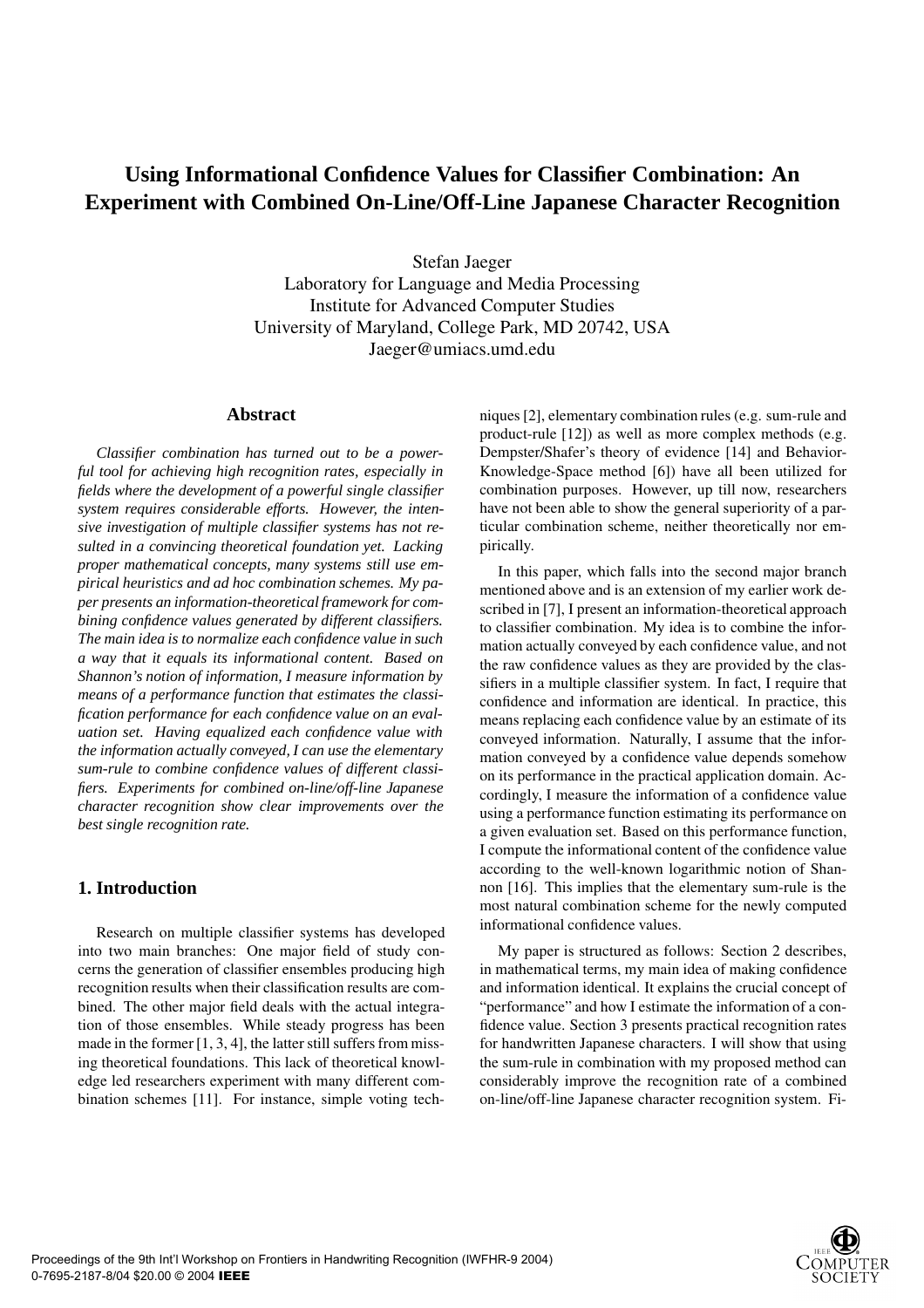nally, a summary of my work concludes the paper.

## **2. Information and Confidence**

Generally speaking, confidence values describe the trust a classifier has in its own recognition results. The higher the confidence in a class label, the higher the probability that this class label is indeed the correct label for an unknown test pattern. On the other hand, it is intuitively clear that confidence values convey some sort of information, which helps us determine the correct classification result. However, the exact amount of information conveyed is unknown.

My solution to this problem lies in two simple observations: First, in practical systems, confidence values are merely approximations of the, in the mathematical sense, correct confidence values. Even in extensively trained classifier systems, the confidence values will generally differ from their mathematically correct values. Second, if each classifier of a multiple classifier system connects to a central combination module via a linear transmission line, we can only transmit a single value at a time. This almost inevitably leads to the conclusion that confidence and information should essentially be the same, unless we take sequential transmission or parallel transmission via multiple channels into account. From these observations, I draw the conclusion that we need a learning process that matches confidence with information.

I will now begin formalizing these observations by introducing the notation for confidence and information, based on a general concept of performance. I do not further specify what "performance" actually means. In fact, we will see that the precise mathematical definition of performance follows almost immediately from the observations and assumptions made above:

Let  $K_C$  be the set of confidence values of a classifier  $C$ :

$$
K_C = \{K_1, \ldots, K_i, \ldots, K_N\} \tag{1}
$$

Furthermore, let  $p(K_i)$  denote the performance of the i-th confidence value  $K_i$ . Then, according to the general observations made above, I set confidence and information equal by the following linear fixed point equation:

$$
K_i = E * I(\overline{p}(K_i)) + C \tag{2}
$$

In (2), the variable  $E$  is a multiplying factor just influencing the scale. However, we will later see that  $E$  represents also an expectation value in the statistical sense. The term  $C$  is merely a constant specifying an offset. It will play no further role in this paper. The expression  $I(\overline{p}(K_i))$  in (2) denotes the information conveyed by the complement  $\overline{p}(K_i)$ of the performance  $p(K_i)$ . Note that the performance complement  $\overline{p}(K_i)$ , which we can imagine as the error rate of

 $K_i$  for the time being, has the desired feature of providing more information for better performances of  $K_i$ . For my derivations in this paper, I use a special form of (2), which I obtain by setting C to zero and expressing  $\overline{p}(K_i)$  as  $1 - p(K_i)$ . Also, I measure information according to Shannon, with the natural basis  $e$  as information bit. Under these assumptions, (2) can be restated as follows:

$$
K_i = E * I (1 - p(K_i))
$$
  
= -E \* ln (1 - p(K\_i)) (3)

This is a fixed point equation that assigns low confidence to values with poor performance. On the other hand, it assigns infinite confidence to values with perfect performance.

We can now also more precisely specify the performance function  $p(K_i)$  by resolving (3) for  $p(K_i)$ . A straightforward transformation produces the following performance specification:

$$
K_i = E * I (1 - p(K_i))
$$
  
\n
$$
\iff \frac{K_i}{E} = -\ln(1 - p(K_i))
$$
  
\n
$$
\iff e^{-\frac{K_i}{E}} = 1 - p(K_i)
$$
  
\n
$$
\iff p(K_i) = 1 - e^{-\frac{K_i}{E}}
$$
 (4)

This result shows that (3) is only met for a performance function  $p(K_i)$  that equals the distribution of a random variable with exponential density and parameter  $\lambda = \frac{1}{E}$ .

Let me repeat some basic statistics in order to clarify this crucial result. The general definition of an exponential density function  $e_{\lambda}(x)$  with parameter  $\lambda$  is:

$$
e_{\lambda}(x) = \begin{cases} \lambda * e^{-\lambda x} & : x \ge 0 \\ 0 & : x < 0 \end{cases} \quad \lambda > 0 \qquad (5)
$$

Its corresponding distribution  $E_{\lambda}(k)$ , which describes the probability that the exponentially distributed random variable assumes values lower than or equal to  $k$ , is therefore

$$
E_{\lambda}(k) = \int_{-\infty}^{k} e_{\lambda}(x) dx
$$
  

$$
= \int_{0}^{k} \lambda * e^{-\lambda x} dx
$$
  

$$
= [-e^{-\lambda x}]_{0}^{k}
$$
  

$$
= 1 - e^{-\lambda k}
$$
 (6)

on the parameter  $E$ . Since the expectation value of an expo-The only difference between (4) and (6) lies in the parameter  $\lambda$ . Setting  $\lambda$  to  $\frac{1}{E}$  makes both the performance function and the exponential distribution identical. This relationship between distribution and performance now also sheds light nentially distributed random variable with parameter  $\lambda$  is  $\frac{1}{\lambda}$ , parameter  $E$  denotes the expected confidence.

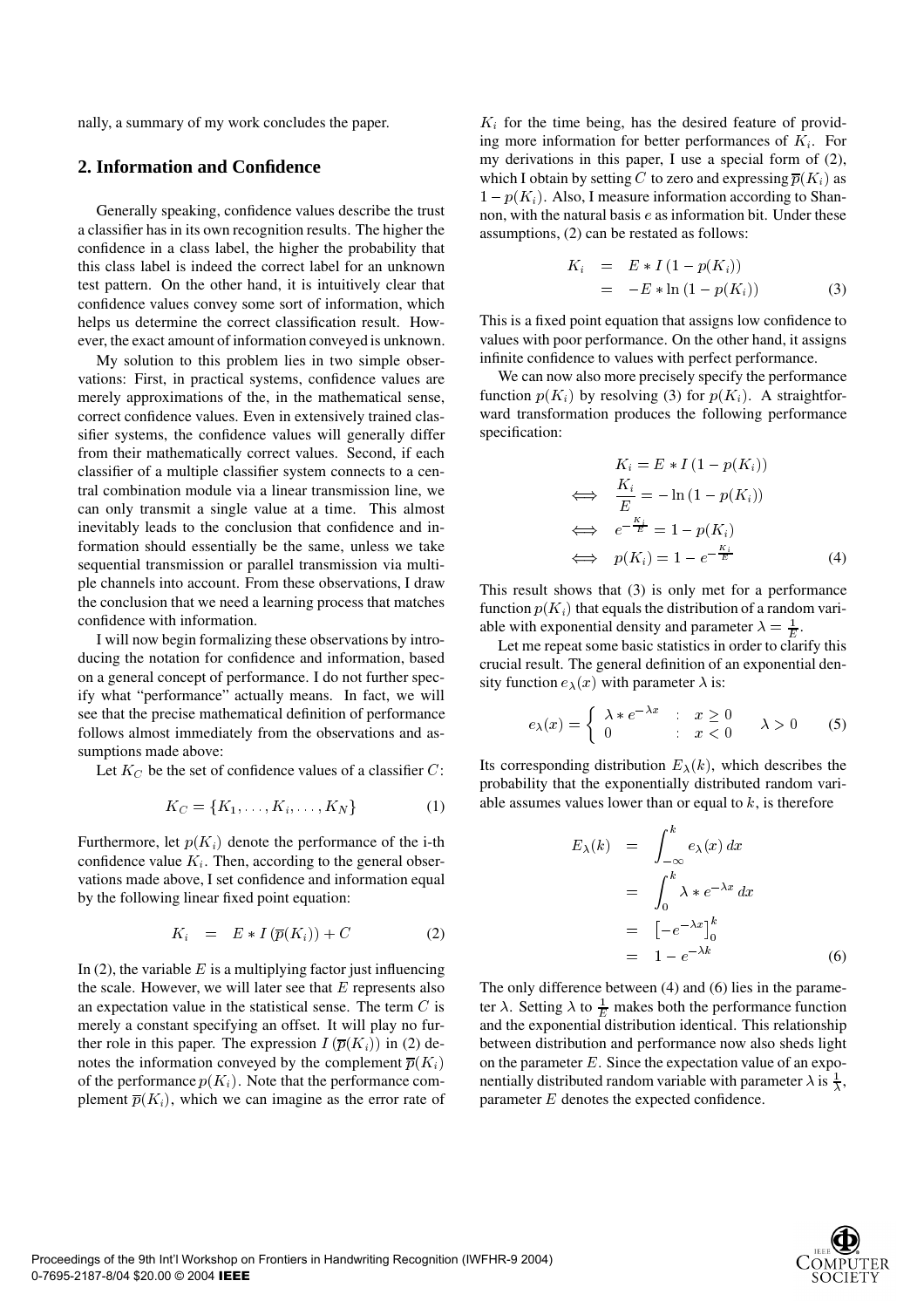As already mentioned in the beginning of this section, confidence values in practical systems will almost always violate the fixed point equation in (3). In other words, the equilibrium between information and confidence will usually be distorted in practice. Nevertheless, I will show that a simple training process is able to restore this equilibrium and adjust the confidence values so that they satisfy (3). Technically, there are two different ways of restoring the equilibrium in (3): We can either adjust the expectation  $E$ or the confidence  $K_i$ . In this paper, I concentrate on the latter, i.e. adjusting confidence, and assume  $E$  to be an invariable constant for each classifier.

Let me first derive the expectation  $E$  that I use in my experiments, before I then go into detail regarding the adjustment of confidence. Disregarding Parameter  $E$  for the time being, the following definite integral describes the average amount of information provided by all confidence values:

$$
\int_0^1 -\ln(1 - p(K)) \, dp(K) = \int_0^1 -\ln(K) \, dK
$$
  
= 
$$
[K - \ln(K) * K]_0^1
$$
  
= 1 (7)

Accordingly, the average amount of information provided is exactly one bit (Euler-bit). Applying this result to (3) again confirms that Parameter  $E$ , which is merely a factor multiplying the integral in (7), equals the average expected information in the state of equilibrium. Motivated by these observations, I compute  $E$  as the expected information  $E(R)$  conveyed by classifier C with recognition rate  $R$  estimate for a recognition process that contains one bit overall information. Accordingly, the fixed point equation in (3) now formulates as:

$$
K_i = -E(R) * \ln(1 - p(K_i))
$$
 (8)

In fact, the expectation value  $E$  has now become a function, which I derive via the information provided by  $C$ . Following the definition of information for confidence values, the information  $I(C)$  conveyed by classifier C computes as

$$
I(C) = I(1 - R) = -\ln(1 - R), \tag{9}
$$

where  $R$  again denotes the overall recognition rate of  $C$ . I can now compute the information  $E(R)$ , which we can expect from  $C$  for a one bit process, using the information  $I(C)$  provided by  $C$ :

$$
E(R) = \sqrt[I(C)]{R}
$$

This concludes the derivation of E or rather  $E(R)$  in (3) and (8), respectively.

Let us now turn to the second option of restoring the equilibrium in (3) and (8), namely adjusting confidence values. Adjusting a confidence value to its proper value requires the knowledge of its actual performance. Based on its true performance, we can compute its correct value satisfying the fixed point equation in (8). Therefore, I estimate the true performance on a training set, and replace the old confidence values by the new values computed according to (8). Motivated by the relationship between performance function and distribution function in (4), I compute the following estimate  $\hat{p}(K_i)$  of  $p(K_i)$ :

$$
\hat{p}(K_i) = E\left(\frac{R_i}{R}\right) \tag{11}
$$

 $R_i$  denotes the partial recognition rate on all patterns with confidence values  $K \leq K_i$ , measured on an evaluation set.  $E$  is the expectation function defined in (10). In general,  $R_i$  will be a monotonously increasing function over the set of confidence values  $K_C$  with  $R_i \leq R$ , so that the estimated performance  $\hat{p}(K_i)$  will converge on 1 for increasing confidences. The estimate  $\hat{p}(K_i)$  is therefore an estimate of the percentage of information that classifier  $C$  has realized when classifying a test pattern with confidence  $K_i$ .

I also experimented with the following performance estimate:

$$
\hat{p}(K_i) = E\left(\frac{I(1 - R_i)}{I(1 - R)}\right) = E\left(\frac{\ln(1 - R_i)}{\ln(1 - R)}\right) \quad (12)
$$

This performance estimate is perhaps even closer to my idea of estimating the performance of informational confidence values by approximating an exponential distribution. The estimate in (12) takes the relative informational content of partial recognition rates into account. In my practical experiments in Section 3, both performance estimates will provide similar performance.

Inserting the performance estimate  $\hat{p}(K_i)$  directly into (8) provides the new confidence values  $K_i$ , which are the trained estimates for the optimal confidence values  $K_i$ :

$$
\hat{K}_i = -E(R) * \ln(1 - \hat{p}(K_i))
$$
\n(13)

These new confidence values will replace the old ones when combining classifier  $C$  with other classifiers.

### **3. Experimental Evaluation**

I evaluated my proposed method for a multiple classifier system comprising two recognizers for handwritten Japanese characters. Both recognizers are on-line classifiers expecting a point sequence over time. However, one recognizer operates on an off-line pictorial representation, which it generates by connecting neighboring on-line points [19, 10]. We can therefore consider this classifier to be an off-line classifier. Multiple classifier systems have a long tradition in handwriting recognition [21, 5, 20]. In

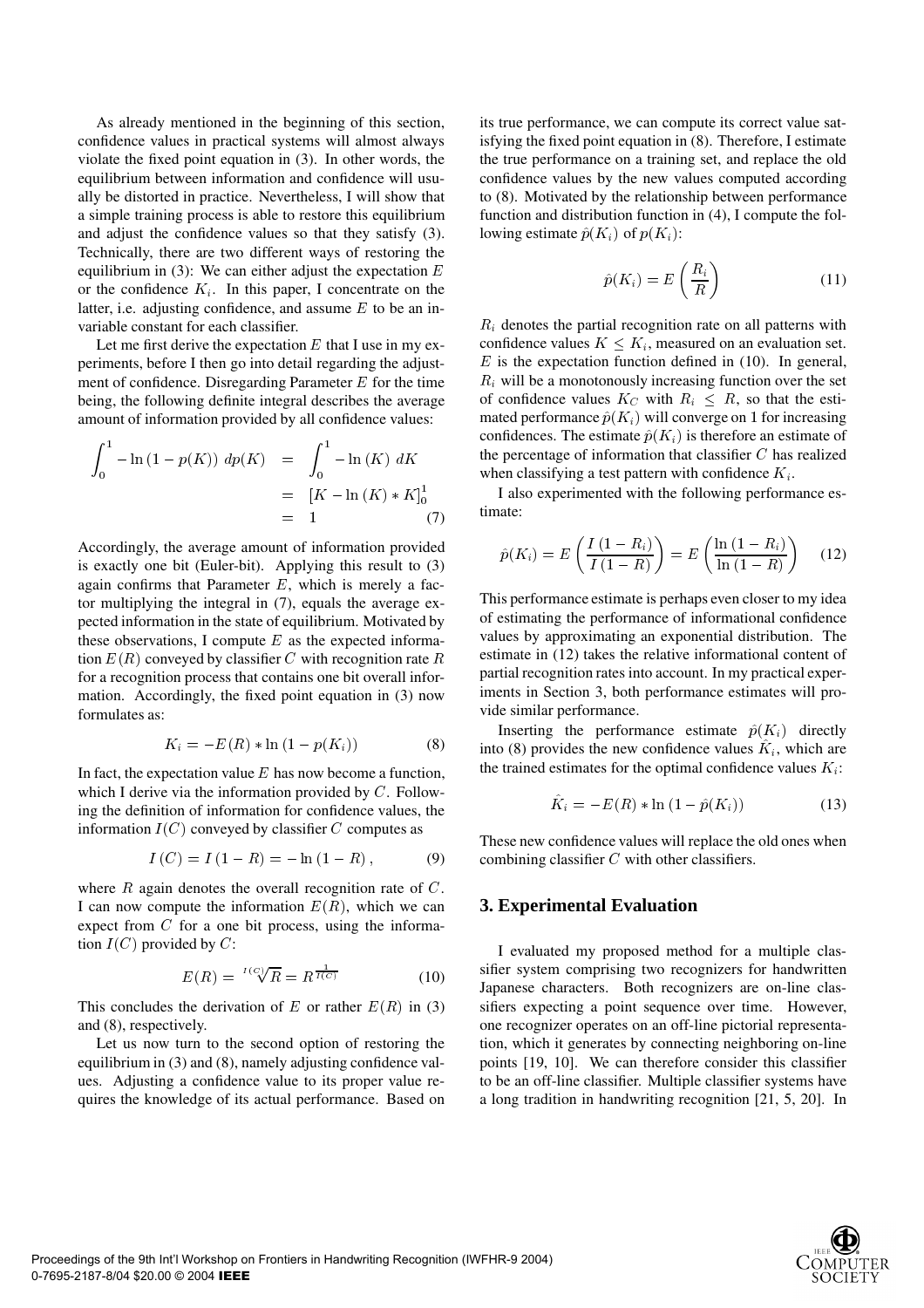particular, the combination of on-line and off-line recognition copes with the problem of stroke-order and strokenumber variations inherent in on-line data [8, 9]. This is especially important for Japanese or Chinese character recognition since the number of strokes per character, and thus the number of variations, is generally higher than in the Latin alphabet [8, 13].

In my experiments, both recognizers were trained with more than 1 million handwritten Japanese characters [15, 10]. The test set contained 54, 775 handwritten characters. Experiments in [17, 18] show that the performance estimate  $\hat{p}(K_i)$  does not depend on the underlying data for these large data sets, only on the classifier. I can therefore safely compute the performance estimates  $\hat{p}(K_i)$  on the training set, given its large size.

Table 1 shows my recognition results for n-best candidate lists ranging from  $n = 1$  to  $n = 10$ . The second and third column contain the single recognition rates for the offline and on-line recognizer respectively. We see that the offline recognition rates are much higher than the corresponding on-line rates. Clearly, stroke-order and stroke number variations are partly responsible for this performance difference.

Column 4 and Column 5 show the number of test patterns for which the correct class label occurs either twice (AND) or at least once (OR) in the n-best lists of both classifiers.

The next five columns show the combined recognition rates for the sum-rule and differently computed confidence values. The (+)-column contains the results for unmodified confidence values, i.e. without any adjustment. Column (11) shows the combined rates for informational confidence computed according to the performance estimate in (11) and the fixed point equation in (13). In Column (12), I used instead the estimate in (12). Both estimates show similar behavior. However, I achieved a slightly better performance by using the partial recognition rates directly, i.e. applying the performance estimate in (11).

Column (11)' and (12)' list the recognition rates for the performance estimates in (11) and (12), respectively, but without the function E applied to the fractions  $\frac{R_i}{R}$  and -  $\frac{\ln(1 - h_i)}{\ln(1 - R)}$ . We see that the recognition rates are a bit lower than in the corresponding columns (11) and (12). This result confirms practically the usefulness of the normalization in (10).

Table 1 also shows that the combined on-line and off-line recognition rates outperform the off-line classifier, which is the best individual classifier, by more than  $4.5\%$ .

The plain sum-rule, without any informational confidence, already accounts for more than  $3\%$  of this improvement. Informational confidence increases the performance still further by more than one percent, reaching the best overall recognition rate of  $93.6\%$ . Considering the state-ofthe-art in handwritten Japanese character recognition and the quality of the classifiers and real-world test data, this is an exceptional result. Also, my method exploits the candidate alternatives in the n-best lists to a fairly high extent, as indicated by the small difference between the "OR"-column and the actual recognition rates. Note that the n-best recognition rates for the informational confidence values are actually slightly lower than the rates provided by the plain sum-rule for  $n > 3$ . This could be directly related to the fact that I consider only  $n = 1$  when computing the performance estimates for informational confidence values. I will investigate this effect further in future experiments. Nevertheless, the recognition rate for  $n = 1$  is one of the best ever measured for this test set [13].

Figure 1 shows the partial recognition rates for both offline and on-line confidence values on the left-hand and right-hand side, respectively. In both cases, the partial recognition rates describe a monotonously increasing function over confidence. The off-line function is steeper and reaches a higher level though. Figure 2 shows the new informational confidence values computed according to (11) and (13). Due to the better performance of the off-line classifier, the off-line confidence values reach a higher level than the on-line confidence values.

## **4. Summary**

Classifiers of a classifier ensemble generally provide confidence values with quite different mathematical properties, especially when they are based on different underlying architectures. These differences pose a considerable problem for classifier combination, making it even impossible sometimes. My aim is to overcome this problem by adjusting confidence values so that they become directly comparable. In order to do so, I presented an information-theoretical method that tries to establish an equilibrium between information and confidence. In the state of equilibrium, which I defined by a fixed point equation, each confidence value matches exactly its informational content. My idea of information is based on Shannon's definition of information in combination with a so-called performance function. I showed that the performance function is the distribution of an exponentially distributed random variable. This causal relationship motivated the use of partial recognition rates to compute performance estimates for each confidence value. Using these performance estimates, I computed adjusted confidence values that replace the old values. The newly computed informational confidence values allow me to apply the elementary sum-rule when combining confidence values from different classifiers.

Note that for sufficiently large training sets the performance estimate is a monotonously increasing function. My proposed method will therefore not affect the single recog-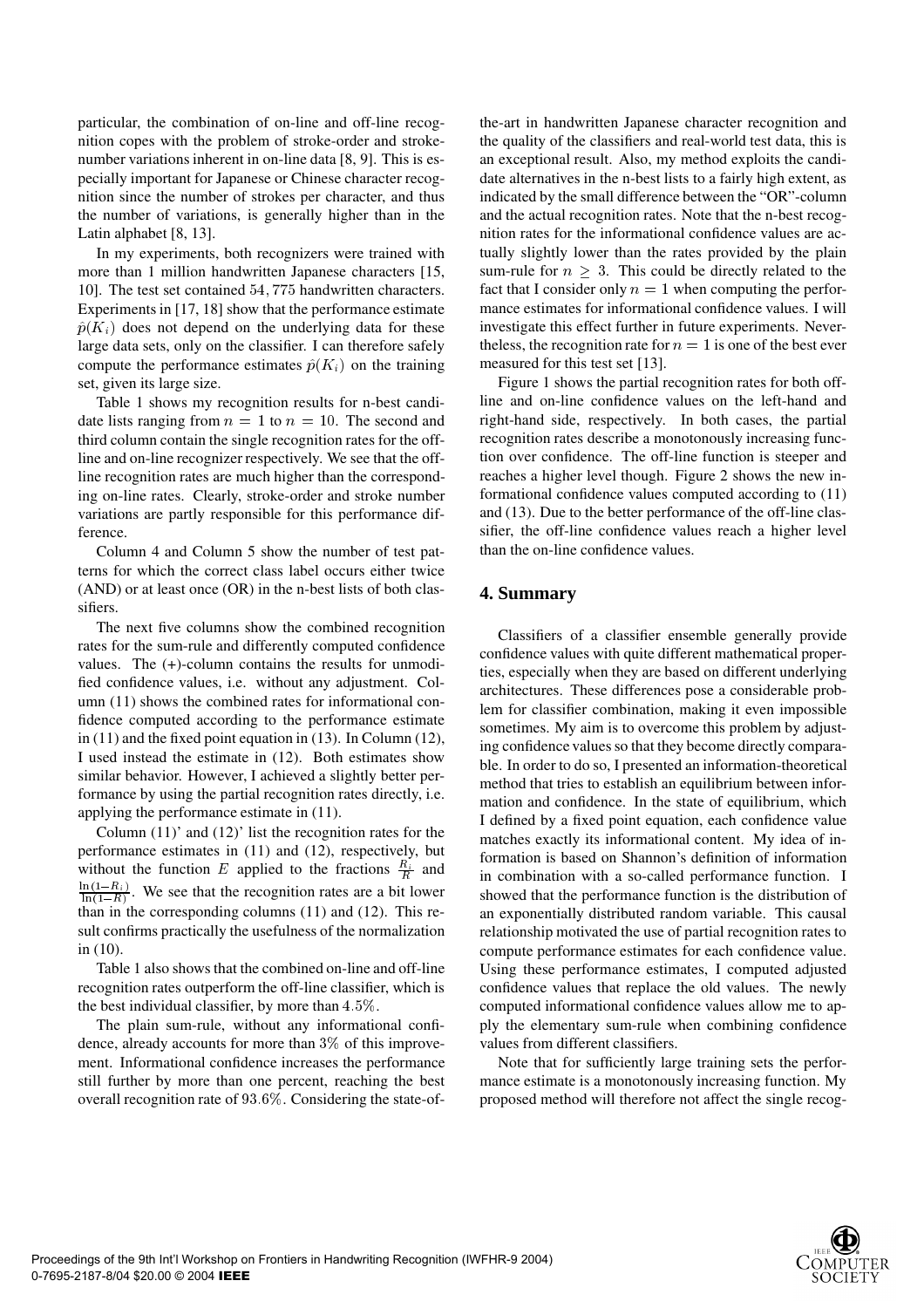| $n-$           | Single      |         | Truth |           | Combined |            |       |       |       |
|----------------|-------------|---------|-------|-----------|----------|------------|-------|-------|-------|
| best           | $off$ -line | on-line | AND   | <b>OR</b> | $^{(+)}$ | $(12)^{2}$ | (11)  | (12)  | (11)  |
|                | 89.07       | 80.57   | 74.76 | 94.88     | 92.43    | 93.25      | 93.43 | 93.57 | 93.60 |
| $\overline{c}$ | 93.69       | 85.17   | 81.93 | 96.93     | 95.60    | 95.87      | 95.88 | 95.87 | 95.86 |
| 3              | 95.09       | 86.90   | 84.43 | 97.56     | 96.53    | 96.59      | 96.55 | 96.55 | 96.52 |
| 4              | 95.82       | 87.76   | 85.68 | 97.90     | 96.99    | 96.95      | 96.89 | 96.86 | 96.83 |
| 5              | 96.24       | 88.27   | 86.40 | 98.11     | 97.27    | 97.16      | 97.10 | 97.06 | 97.04 |
| 6              | 96.51       | 88.70   | 86.96 | 98.25     | 97.50    | 97.30      | 97.24 | 97.17 | 97.14 |
| 7              | 96.74       | 88.99   | 87.37 | 98.36     | 97.64    | 97.42      | 97.35 | 97.28 | 97.25 |
| 8              | 96.93       | 89.25   | 87.71 | 98.47     | 97.80    | 97.51      | 97.44 | 97.37 | 97.34 |
| 9              | 97.04       | 89.48   | 87.99 | 98.52     | 97.89    | 97.57      | 97.48 | 97.42 | 97.39 |
| 10             | 97.16       | 89.68   | 88.26 | 98.57     | 97.97    | 97.63      | 97.54 | 97.48 | 97.44 |

**Table 1. Single and combined recognition results.**



**Figure 1. Partial off-line (left) and on-line (right) recognition rates.**



**Figure 2. Informational off-line (left) and on-line (right) confidence values.**